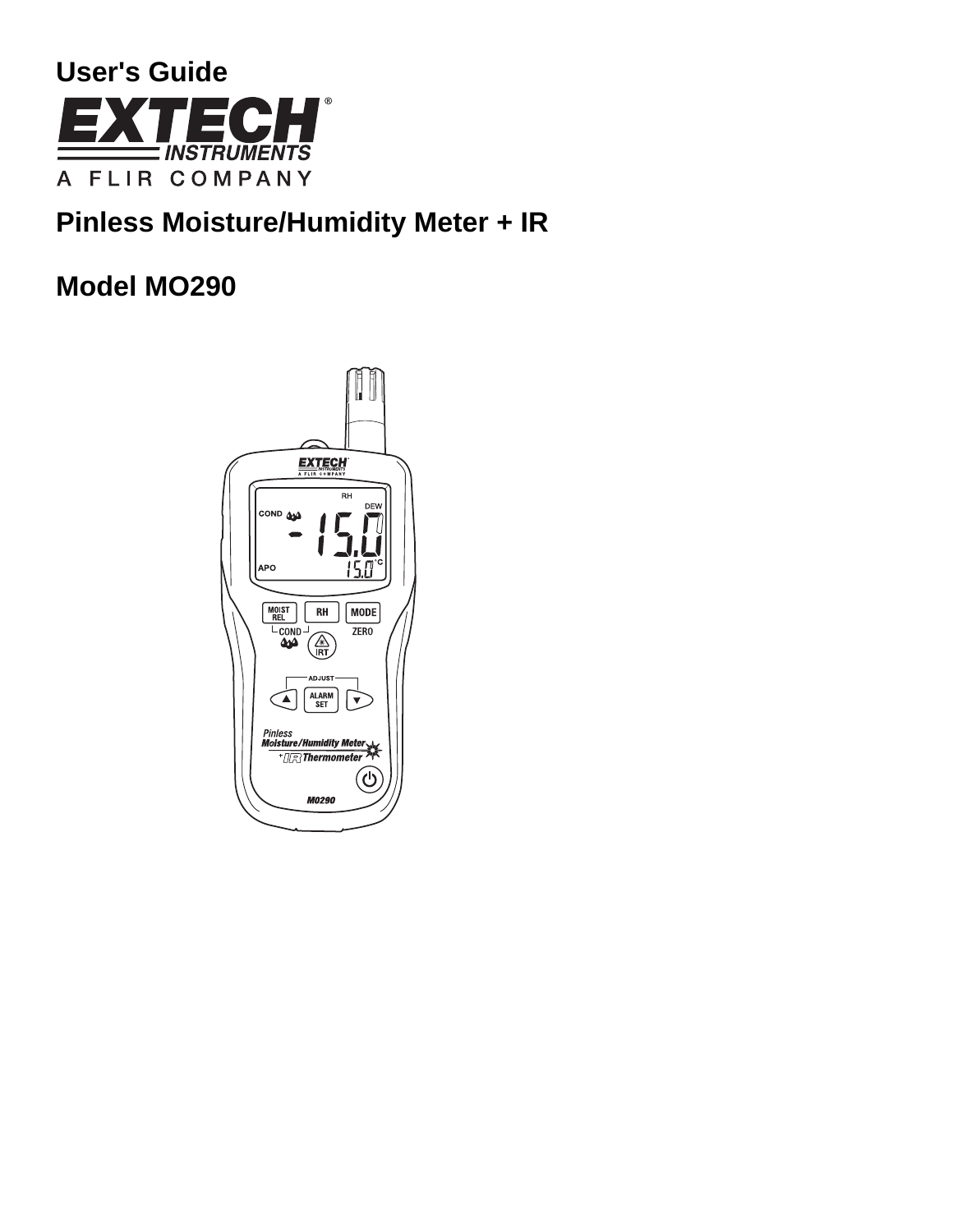## *Introduction*

Congratulations on your purchase of the Extech MO290 Pinless Moisture Meter with Patented Built-in IR Thermometer. Monitor moisture in wood and other building materials with no surface damage with the Pinless Moisture sensor (Pin-type Moisture Probe included). Measure Humidity and Air Temperature with built-in probe plus non-contact InfraRed Temperature with patented IR design. Advanced functions provide Grains per Pound, Dew Point and Vapor Pressure calculations. This meter is shipped fully tested and calibrated and, with proper use, will provide years of reliable service.

## *Meter Description*

- 1. IR temperature sensor
- 2. Laser pointer
- 3. Humidity sensor
- 4. Temperature sensor
- 5. LCD display
- 6. Relative Humidity button
- 7. Mode/Zero Button
- 8. IR thermometer button
- 9. Alarm set button
- 10. Alarm adjust down button
- 11. ON/OFF power button
- 12. Remote pin probe input jack (bottom)
- 13. Battery compartment (rear)
- 14. Alarm adjust up button
- 15. Moisture/Relative button
- 16. Protective cap

### **LCD Display**

- 1. MIN MAX Minimum and maximum value
- 2. HIGH LOW Alarm limits
- 3. INT EXT Internal/External probe
- 4. mBar Vapor pressure
- 5. kPa Vapor pressure
- 6. GPP Grains per Pound
- 7. g/kg Grains per kilogram
- 8. MOIST Moisture mode
- 9. RH% Relative Humidity mode
- 10. COND Condensation mode
- 11. APO Auto power off
- 12. DEW Dew Point temperature
- 13. C/F Temperature units
- 14.  $\Box$  Low battery
- 15.  $\triangle$  Laser pointer On



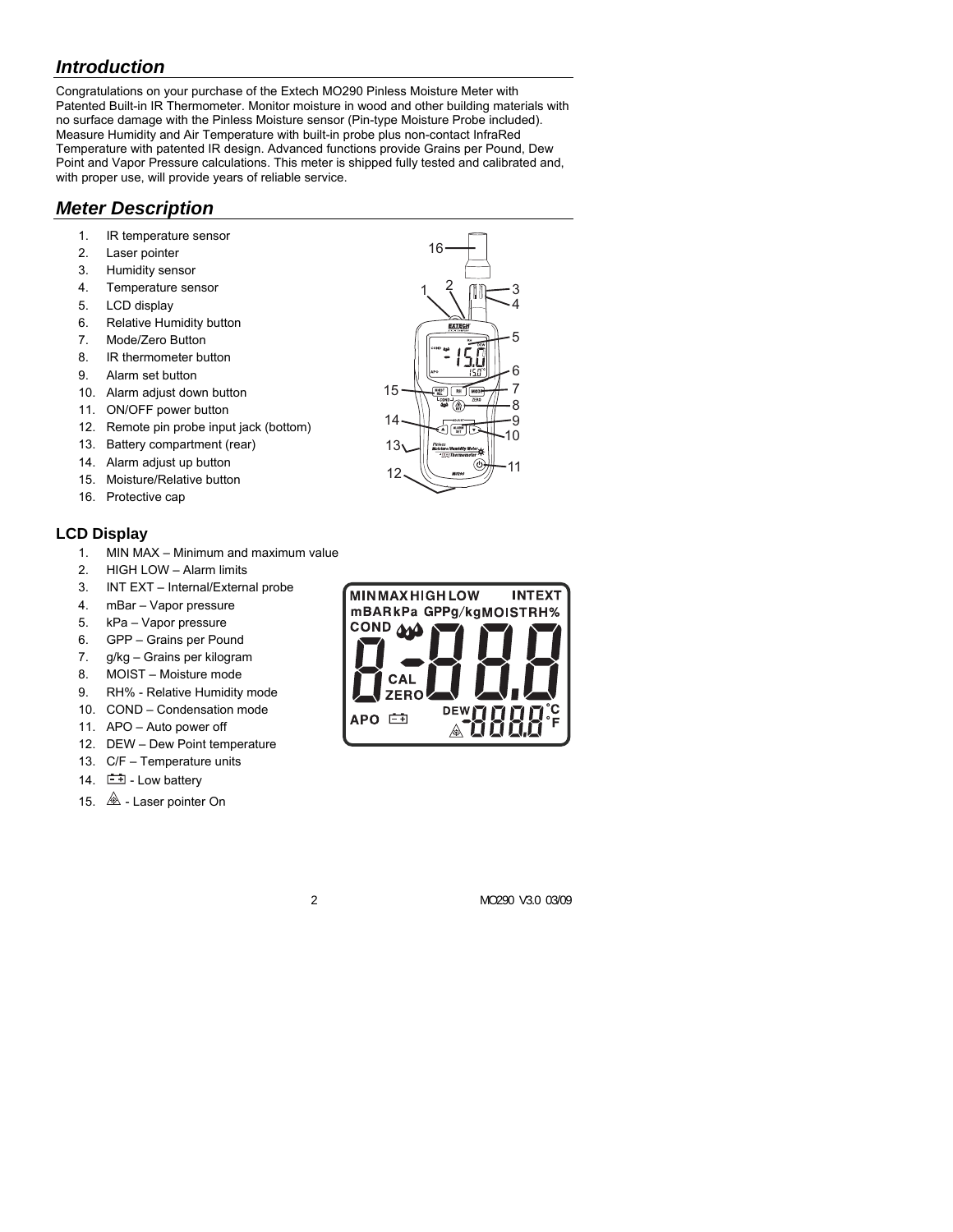#### *Safety*

- Use extreme caution when the laser pointer beam is on
- Do not point the beam toward anyone's eye or allow the beam to strike the eye from a reflective surface
- Do not use the laser near explosive gases or in other potentially explosive areas

#### *Features*

- Quickly indicates the moisture content of materials with Pinless technology without damaging the surface;
- Optional remote Pin-type probe (MO290-P) allows for moisture readings at different penetration levels (3ft/0.9m cable length);
- Easy to read, large dual display with backlit feature;
- Simultaneously displays % moisture of wood or material being tested and Air Temperature, IR Temperature, or Humidity
- Designed with patented IR design to measure non-contact surface temperature; 8:1 distance to spot ratio with 0.95 fixed emissivity
- Built-in Humidity/Temperature probe measures Relative Humidity,
- Air Temperature plus Grains Per Pound (GPP) and Dew Point (DP)
- Automatic calculation of differential Temperature (IR DP)
- Min/Max and Data Hold
- Auto power off and low battery indication

#### *Battery Replacement*

- 1. Turn off the meter.
- 2. Remove one Philips head screw and lift off the rear battery cover.
- 3. Replace the 9V battery.
- 4. Secure the rear battery cover.



3 MO290 V3.0 03/09

**AVOID EXPOSURE** 

Loser rodigion is emitted<br>from this operture **CAUTION** 

**LASER RADIATION-DO NOT STARE INTO BEAM** T<1mW WAVELENGTH 630-6<br>CLASS 2 LASER PRODUCT

1

A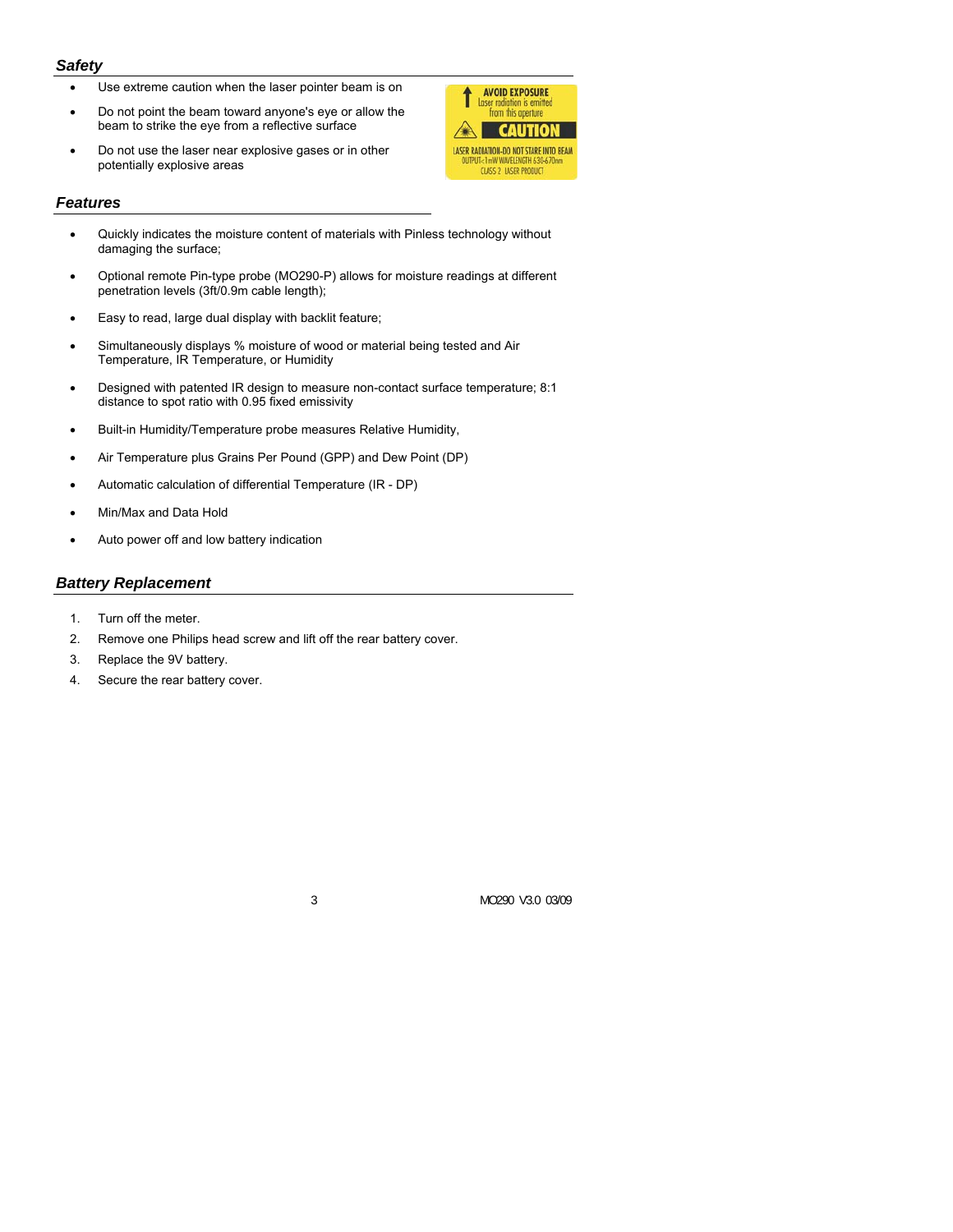## *Operation*

#### **Powering the meter**

- 1. Remove the RH sensor protective cap before use.
- 2. Press the power  $\Phi$  button to turn the meter on.
- 3. If the  $\pm$  symbol appears or the meter does not turn on, replace the battery.

#### **Humidity (Dew point, GPP, g/kg) Measurements**

- 1. Press the power  $\Theta$  button to turn the meter on.
- 2. Press the RH button
- 3. Relative Humidity will be displayed in the primary display and the temperature will be displayed in the secondary display.
- 4. Press the up or down arrow button to change the temperature units.
- 5. Press the MODE button to display the DEW point.
- 6. Press the MODE button to display GPP ( ${}^{\circ}$ F) or g/kg ( ${}^{\circ}$ C)

#### **Pinless Moisture Measurements**

- 1. Press the power  $\Phi$  button to turn the meter on.
- 2. Press the MOIST button to select Moisture measurement." MOIST", and "INT" (internal pinless sensor) will appear in the display.
- 3. Hold the meter so that the rear sensor is away from any surface or your hand. The reading should be near 0.0. If not, press and hold the ZERO button for more than 2 second and the ZERO icon appears.
- 4. Place the rear sensor on the surface of the material to be tested and read the relative moisture content.

#### **Pin Type Moisture Measurements**

- 1. Connect the external pin probe to the jack on the bottom of the meter.
- 2. Press the power  $\Phi$  button to turn the meter on.
- 3. Press the MOIST button twice to select Moisture measurement." MOIST", and "EXT" (external pin probe) will appear in the display.
- 4. Press the probe pins into the material and read the % moisture content in the display.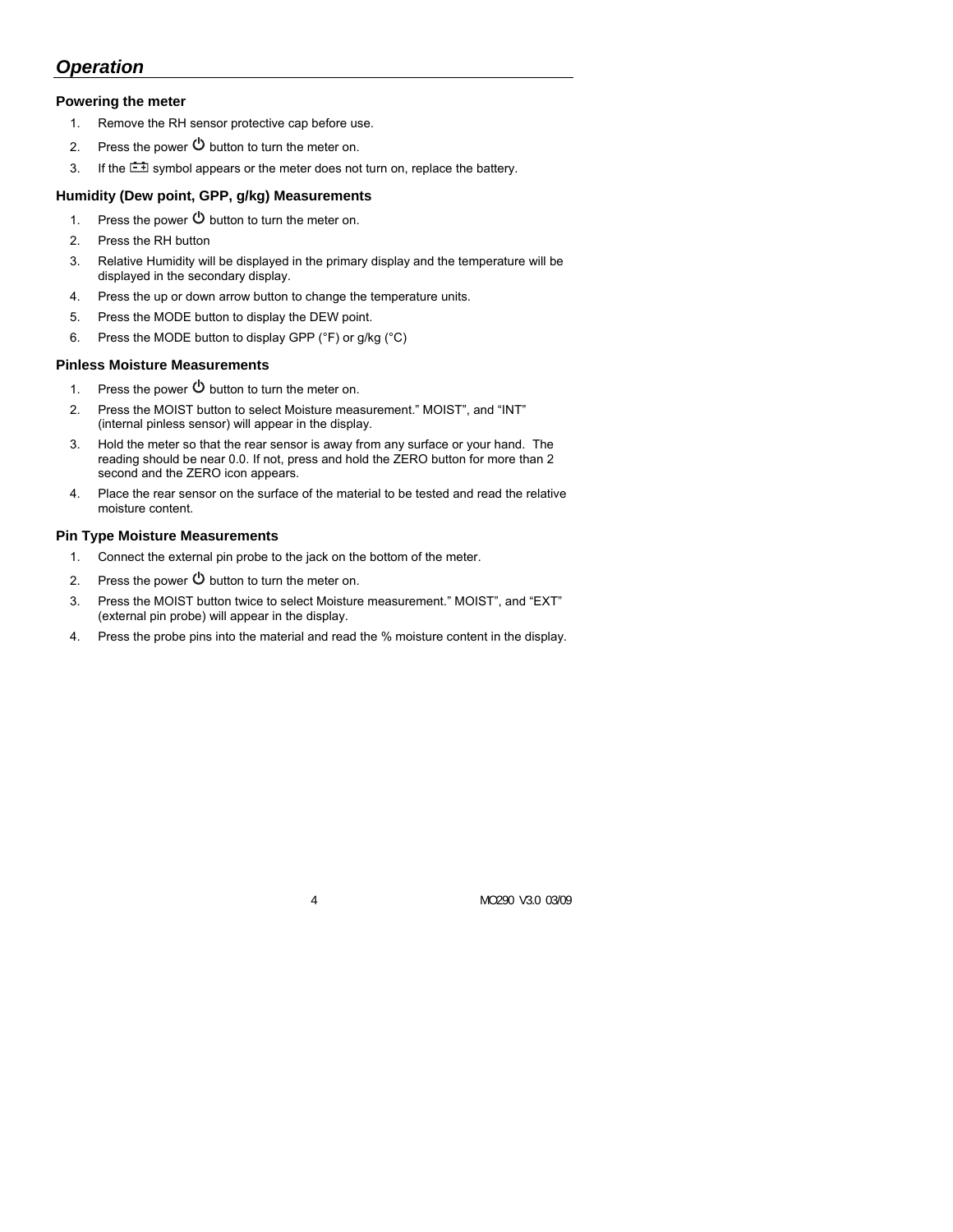#### **Infrared Temperature Measurements**

- 1. Press the power  $\Theta$  button to turn the meter on.
- 2. Press the IRT button to enable the IR thermometer and the laser pointer. The laser pointer icon will flash while the mode is active.
- 3. Press the up or down arrow button to change the temperature units
- 4. Aim the laser pointer at the surface to be measured and read the surface temperature in the secondary display.
- 5. Release the IRT button. The last temperature measured and the laser icon will remain on the display for approximately 10 seconds before returning to ambient temperature measurement.

#### IRT MAX MIN display:

The meter can be set to display only the maximum or minimum temperature measured during an IR scan.

- 1. With the meter in the IR hold mode, press the MODE button. "MIN" will appear in the display.
- 2. Press the IRT button to enable the IR thermometer. The meter will display the minimum temperature measured and will update only when a lower temperature is measured.
- 3. Press the MODE button twice to enable the MAX mode and proceed as stated above for the maximum temperature.
- 4. The MAX or MIN temperature is not stored when the function is exited.

#### **IR Field of View**

Ensure that the desired target is larger than the spot size. As the distance from an object increases, the spot size of the area measured by the meter becomes larger. The meter's field of view ratio is 8:1, meaning that if the meter is 8 inches (cm) from the target, the diameter (spot) of the object under test must be at least 1 inch (cm). Refer below to the field of view diagram.  $2" \odot @ 16"$ 



**WARNING: Do not directly view or direct the laser pointer at an eye.** Low power visible lasers do not normally present a hazard, but may present some potential for hazard if viewed directly for extended periods of time.

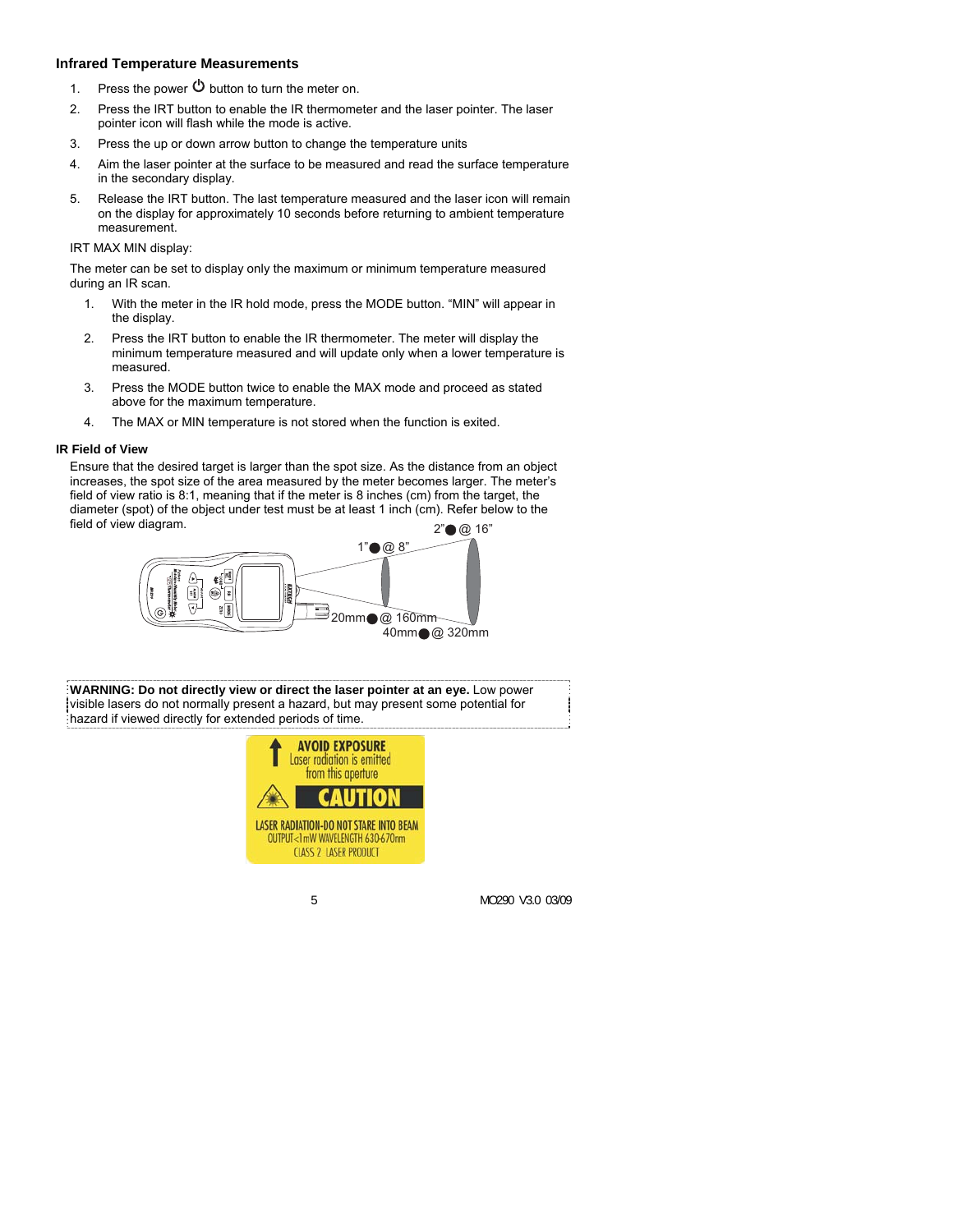#### **Condensation Mode**

The Condensation feature alerts the used when the surface temperature as measured by the IR thermometer is close to or has reached the Dew Point temperature.

- 1. Press the power  $\Phi$  button to turn the meter on.
- 2. Simultaneously press the MOIST/REL and RH buttons. The "COND" icon will appear.
- 3. Point the meter at a surface, press the IRT button to measure the surface temperature. The small display will indicate the IR surface temperature and the large display will indicate the difference between the IR temperature and the Dew Point temperature.
- 4. The meter will then report the potential for condensation on that surface in the following manner
	- If the temperature of the IRT is more than 14°C (25°F) above the Dew Point, the temperature difference shall be displayed, with no other warning.
	- If the temperature of the IRT is 3-14°C (5-25°F) above the Dew Point, the temperature difference shall be displayed, along with a standard Condensation Indicator icon. The meter shall beep once to confirm that the reading is in the risk area.
	- If the temperature of the IRT is less than  $3^{\circ}$ C ( $5^{\circ}$ F) above the Dew Point, the temperature difference shall be displayed, along with a flashing Condensation Indicator icon. The meter shall beep twice to confirm that the reading is in the highrisk area.
- 5. Press the RH button to exit the mode.

#### **Vapor Pressure Mode**

- 1. With the Condensation mode active, press the MODE button to display the Vapor Pressure in mBAR (°F) or kPa (°C).
- 2. Press the MODE button to exit the Vapor Pressure mode.

#### **Alarm High and Low Limit Setting**

High and Low alarm points can be set for Humidity and Moisture measurements.

Humidity Alarm Set Procedure:

- 1. With RH% displayed, simultaneously press the RH and MODE buttons.
- 2. The "HIGH" icon will appear on the display.
- 3. Press the ▲or ▼button to set the high limit desired.
- 4. Press the ALARM SET button to save the value and proceed to the LOW set value.<br>5. With the "LOW" icon in the display. Press the A or  $\nabla$  button to set the low limit
- With the "LOW" icon in the display, Press the ▲or ▼button to set the low limit desired.
- 6. Press the ALARM SET button to save the value and to return to the normal mode.
- 7. If the humidity measurement is lower than the low alarm setting or higher than the high alarm setting, the meter will beep once every second.

#### Moisture Alarm Set Procedure:

- 1. With MOIST displayed, simultaneously press the MOIST/REL and MODE buttons.
- 2. The "HIGH" icon will appear on the display.
- 3. Press the  $\triangle$  or  $\Psi$  button to set the high limit desired.<br>4. Press the ALARM SFT button to save the value and
- Press the ALARM SET button to save the value and proceed to the LOW set value.
- 5. With the "LOW" icon in the display, Press the ▲or ▼button to set the low limit desired.
- 6. Press the ALARM SET button to save the value and to return to the normal mode..
- 7. If the moisture measurement is higher than the LOW alarm setting, the meter will beep once every second
- 8. If the moisture measurement is higher than the HIGH alarm setting, the meter will beep continuously.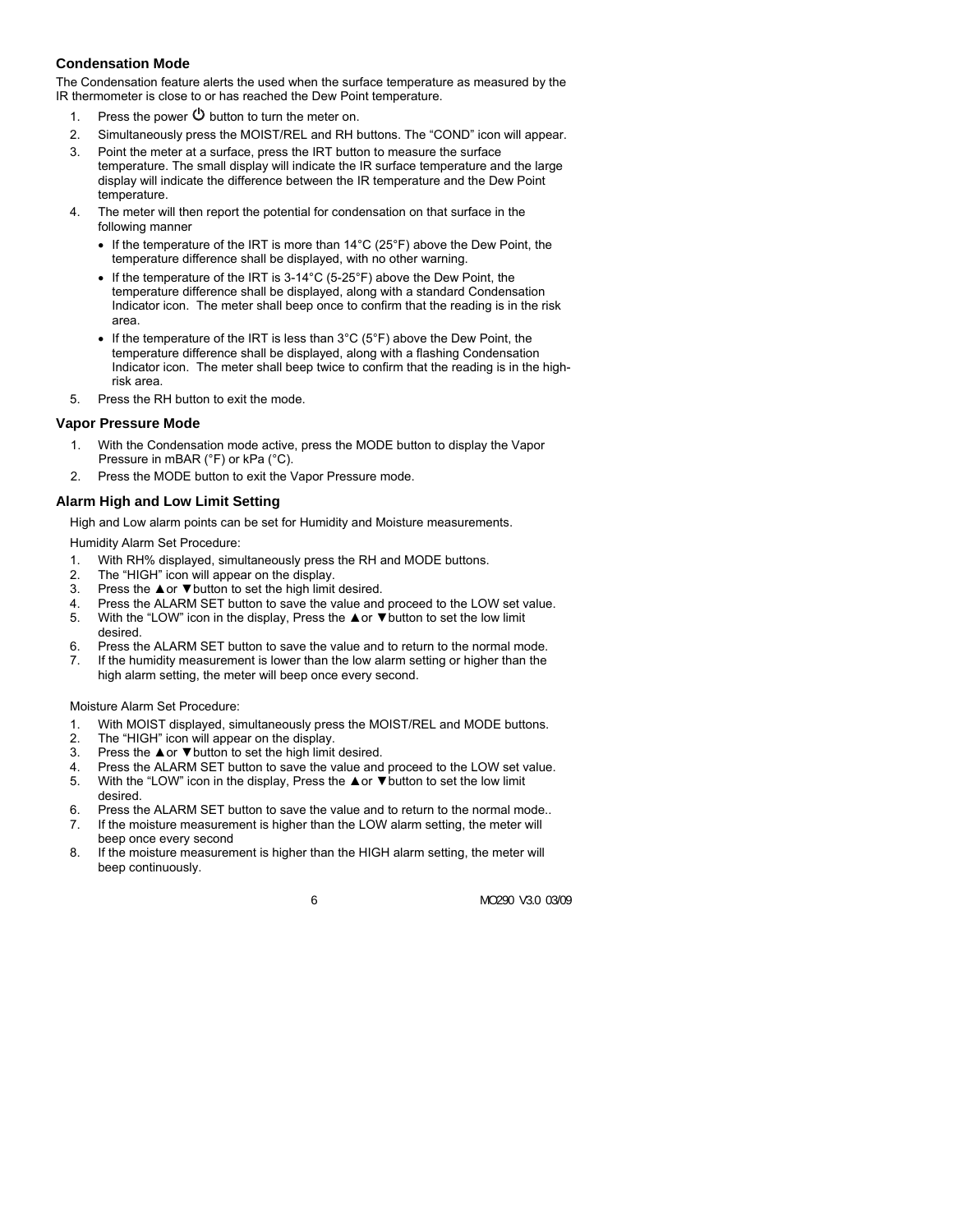### **Auto Power Off**

The meter will enter a sleep mode after 30 minutes of inactivity. The meter will emit a warning beep 15 seconds before shutting down.

To disable the APO feature, press the MODE button when turning the meter ON. The "APO" icon will not appear, indicating it is disabled.

# *Specifications*

| <b>Function</b>          | Range                         | Accuracy                                     |
|--------------------------|-------------------------------|----------------------------------------------|
| <b>Pinless Moisture</b>  | 0 to 99.9                     | Relative only                                |
| <b>Ext. Pin Moisture</b> | 0 to 99.9                     | Relative only                                |
| <b>Pinless Depth</b>     | Up to 0.75" (19mm)            |                                              |
| <b>RH Measurement</b>    | 0 to 10%                      | ± 3%RH                                       |
|                          | 11 to 90%                     | ± 2.5%RH                                     |
|                          | 91 to 100%                    | ± 3%RH                                       |
| <b>Air Temperature</b>   | -20 to 170°F (-29 to 77°C)    | $\pm$ 3.6°F (2.0°C)                          |
| <b>IR Temp</b>           | -4 to $31^{\circ}$ F          | ± 9°F                                        |
|                          | $32^{\circ}$ F                | ± 2°F                                        |
|                          | 33 to 392°F                   | Greater of $+3.5\%$ or $+9^{\circ}F$         |
|                          | -20 to-1 $\degree$ C          | $± 4.5$ °C                                   |
|                          | $0^{\circ}$ C                 | $+1^{\circ}C$                                |
|                          | 1 to 200 $\mathrm{^{\circ}C}$ | Greater of $\pm 3.5\%$ or $\pm 4.5\degree$ C |

| Display                      | 3-digit primary display, 4-digit secondary display                                      |  |
|------------------------------|-----------------------------------------------------------------------------------------|--|
| Vapor Pressure               | 0 to 20.0kPA                                                                            |  |
| Dew Point                    | -22 to 199 $\degree$ F (-30 to 100 $\degree$ C)                                         |  |
| Mixing Ratio                 | 0-999GPP (0 to 160g/kg)                                                                 |  |
| Sample Rate                  | 2 per second                                                                            |  |
| <b>Backlight</b>             | White LED                                                                               |  |
| <b>Operating Temperature</b> | 14 to 122°F (-10 to 50°C)                                                               |  |
| Storage Temperature          | -14 to 140°F (-30 to 60°C)                                                              |  |
| <b>Operating Humidity</b>    | 90%, 32-86°F (0-30°C), 75%, 86-104°F (30-40°C),                                         |  |
|                              | 45%, 104-122°F (40-50°C)                                                                |  |
| Storage Humidity             | 90%                                                                                     |  |
| Power Supply                 | 9V battery                                                                              |  |
| <b>Battery Life</b>          | 6-8 weeks (4 hrs/day use), using alkaline batteries                                     |  |
| Auto Power Off (APO)         | After 30 minutes (nominal) inactivity. The APO function can be<br>disabled by the user. |  |
| APO Quiescent Current        | 50µA maximum                                                                            |  |
| Dimensions                   | 6.5x2.8x1.5' (165x70x38mm)                                                              |  |
| Weight                       | 7.4oz (210g)                                                                            |  |